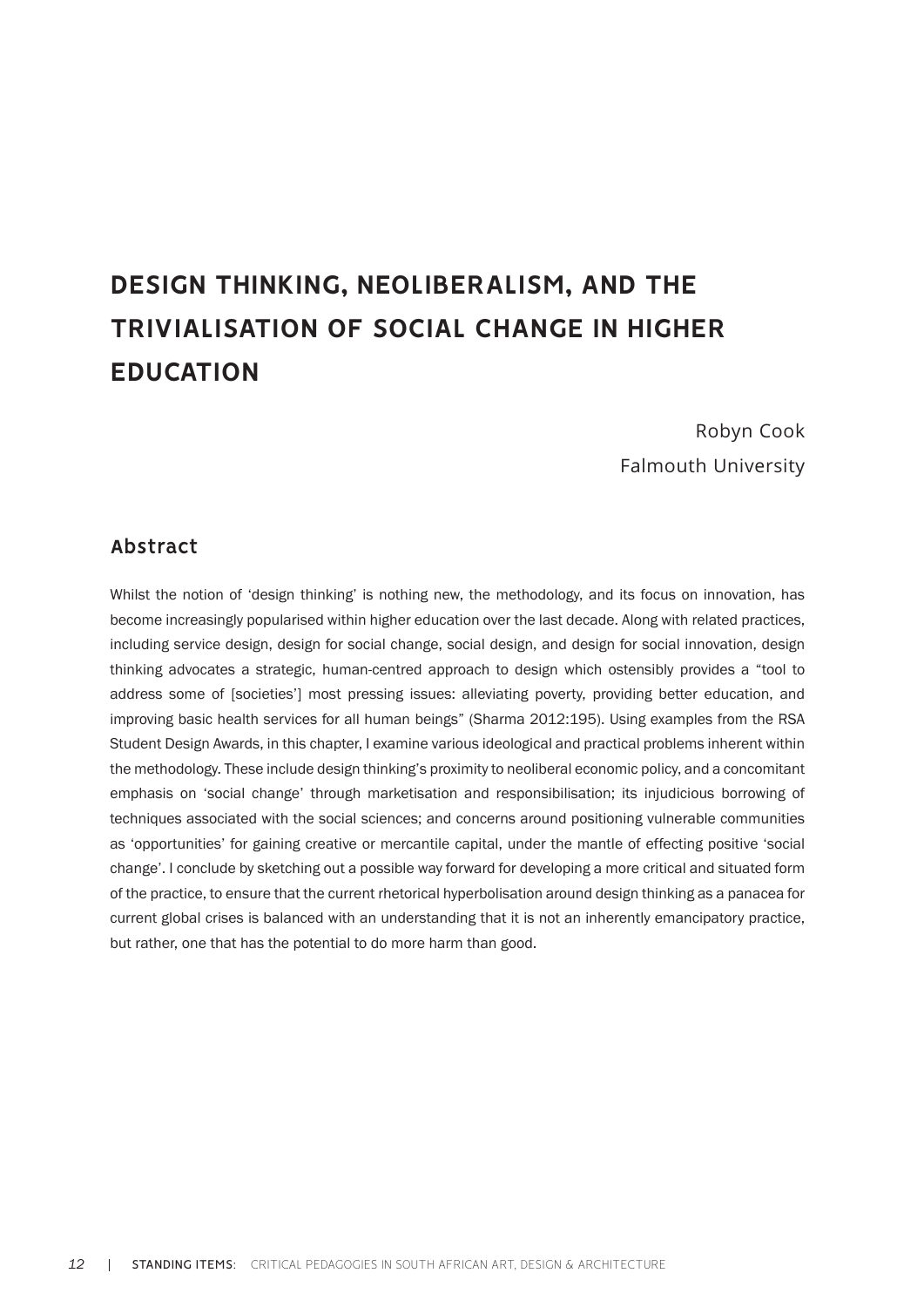Over the last decade, practitioners in the global field of communication design, and educators in design education, have become increasingly preoccupied with the notion of 'design thinking'. Whilst the origins of the term can be tracked back to an art and design research discourse, with (inter alia) Nigel Cross's text 'Designerly ways of knowing' (1982) and Richard Buchanan's 'Wicked problems in design thinking' (1992), design thinking has since been co-opted and largely re-defined within contemporary business practice and the field of management science. Consultancy firm IDEO, and Stanford's Hasso Plattner Institute of Design (commonly known as the d-school), in particular, have been at the forefront of promoting 'designerly' ways of thinking as an organisational resource for strategic problem solving and innovation (see Kimbell 2011). Within this context, design thinking has been defined variously (and often indistinctly) as: "a repeatable, human-centred method for creative problem solving"; an "umbrella term that catches multidisciplinary, human-centred projects that involve research and rapid ideation"; and "a humancentred approach to innovation that draws from the designer's toolkit to integrate the needs of people, the possibilities of technology, and the requirements for business success"; to name but a few (Thomsen 2013:[sp]; Szczepanska 2017:[sp]; Brown [sa]:[sp]).

While the etymological and definitional ambiguity of design thinking has been addressed in the literature (see, for example, Dalsgaard 2014; Kimbell 2011) what is shared by its more recent, popularised characterisation is that 'design' is no longer understood as a process preoccupied with form and/or content, but rather a human-centred problem-solving activity able to, according to its advocates, tackle 'real-world' issues, from healthcare to access to clean water (Brown & Wyatt cited in Kimbell 2011:297).

In turn, traditional fields of design, and design education, wrestling with the democratisation of design – where you can buy an algorithmically generated logo online for as little as ZAR40,00 – have begun *re-appropriating* the new innovation-management sense of Design Thinking as a means of diversifying their own field (Fleischmann 2015:101). Creative agencies are increasingly expanding into design thinking consultancy work (for example the launch of OgilvyRed in 2016), with new design practices focused on design thinking as 'social innovation' (including service design, design for social change, social design, and design for social innovation) becoming increasingly mainstream in the creative industries and education sectors.

The Royal Society for the encouragement of Arts, Manufactures and Commerce, more commonly known as the RSA, runs an annual competition called the Student Design Awards (SDA), which provides an example of the trajectory outlined above. Specifically, the awards, which began as a celebration of craft-based technical excellence in design, currently frame themselves as "a global curriculum and competition that challenges emerging designers to tackle real-world social, economic and environmental issues through design thinking" (RSA 2015:9). Design briefs for 2017-2018 include: designing a vision and business case to promote greater wellbeing at work in order to contribute to higher productivity and better overall mental health; designing a product, service or system to encourage and/or enable better sleep, again leading to improved productivity and better overall mental health; and designing or redesigning a way for people who are financially excluded to be better served by banks and other money management services (RSA SDA 2017:5, 7, 11).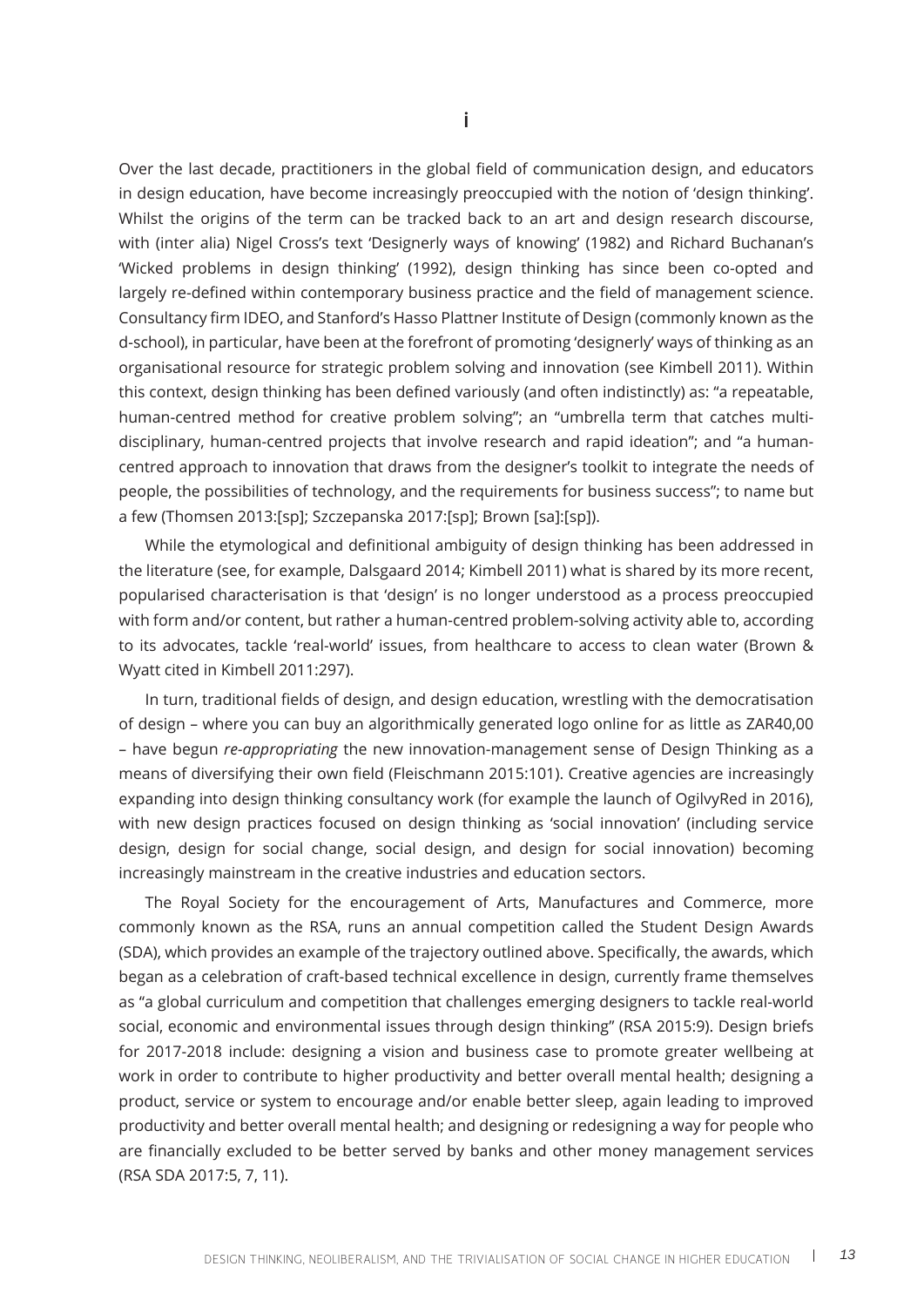The RSA SDA briefs also evidence design thinking's strategic priorities: feasibility, viability and desirability (see Fig. 1). 'Feasibility', according to design thinking, relates to the *how* of design, the applied practicality of the proposed solution, and whether it can be distributed and/or implemented effectively (Castillo, Diehl & Brezet 2012:6; Dam & Siang 2018:[sp]). 'Viability' refers to a project's commercial prospects, its sources of revenue, its value proposition, and its ability to be financially self-sustaining (Dam & Siang 2018:[sp]). Lastly, 'desirability' indicates a project's capacity for satisfying user-needs, as well as its cachet within the marketplace (Dam & Siang 2018:[sp]).

Correspondingly, the RSA SDA judging criteria require that the proposed service, product, or system is technically and technologically workable rather than being, for example, critical, speculative or adversarial (RSA SDA 2017:22). The briefs also emphasise the need for "commercial awareness" and that proposed projects should "make sense from a financial point of view" (RSA SDA 2017:22). Finally, each project needs to fulfil a human need (user-centred), with an awareness of the broader competitive environment in mind (RSA SDA 2017:22).

At the intersection of these three elements, again according to design thinking principles, lies 'innovation' (see Fig. 1): the so-called 'sweet spot' for developing new, implementable services, products or systems (IDEO U [sa]:[sp]; Barrett 2016:5). It is within innovation that designers will ostensibly find solutions to large-scale complex and systemic issues relevant to society, businesses and governments (RSA 2015:9). As the RSA SDA (2017:1) note:

We now face serious, unprecedented and complex global challenges that require creativity, collaboration and cooperation more than ever before; unleashing the creative potential and innovation of the next generation will be crucial to tackling these wicked problems.



*Figure 1. Design thinking's strategic priorities (Brown [sa]:[sp]).*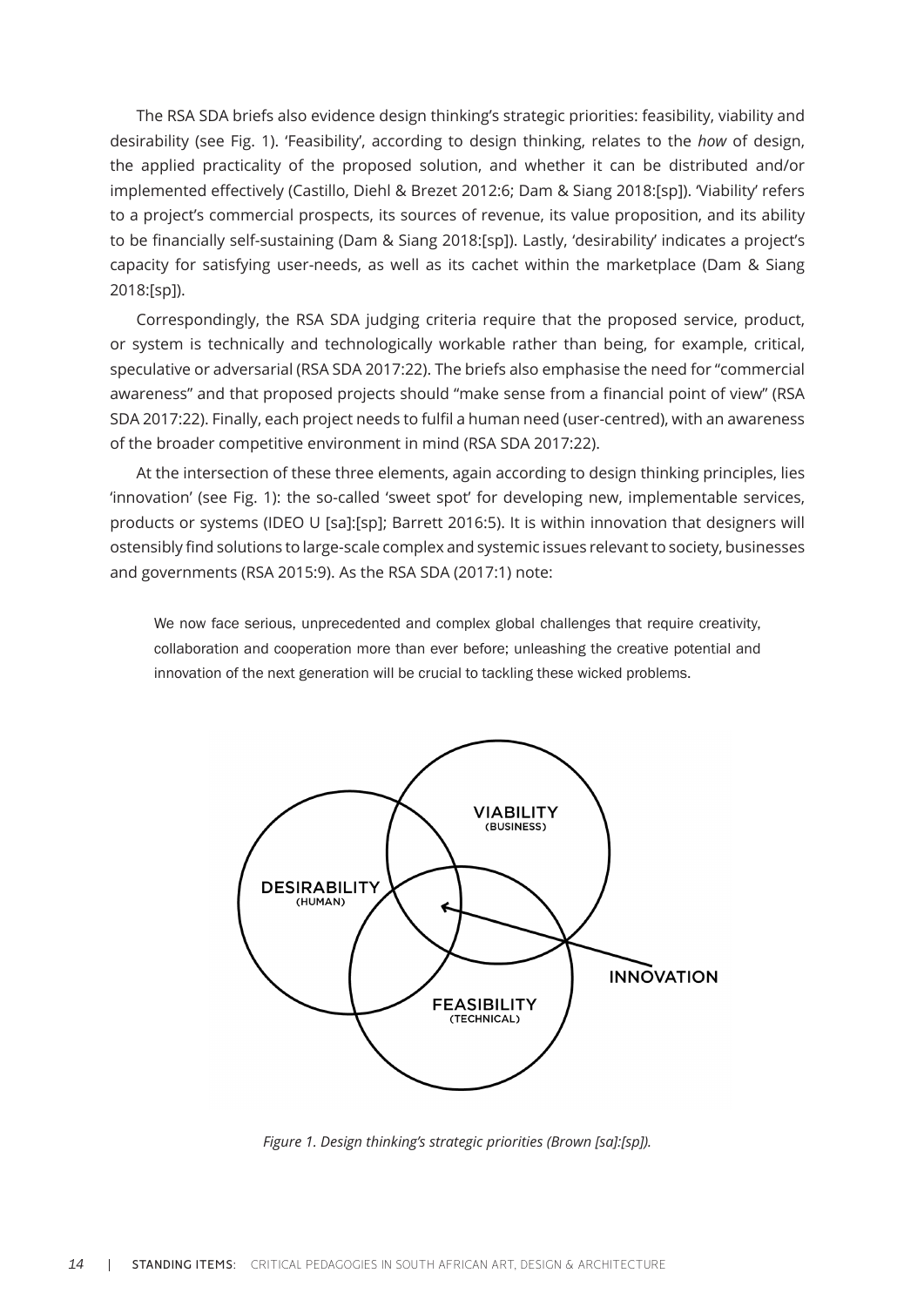'Innovation' appears to provide an ideal balance between addressing pressing social, environmental and political issues, encouraging on-going market-liberalisation (productivity, profitability, entrepreneurship) and the need for diversification within the field of design. This helps to make sense of the rapid, almost zealous, popularisation of design thinking (along with its social innovation derivatives) within design and higher education globally. Alongside the RSA SDA briefs, examples include the launch of Parson's Design for Social Innovation and Sustainability (DESIS) Lab in 2009, to "explore the relationship between design and social change" and "to advance the practice and discourse of design-led social innovation" (The New School [sa]). The DESIS network now includes 'labs' at the University of Botswana (Botswana), the University of Johannesburg (UJ) (South Africa), Auckland University (New Zealand), the University of Lapland (Finland), Universidad del Norte (Colombia), and Tokyo Zokei University (Japan), to name but a few (DESIS Network [sa]:[sp]). In 2011, the global design and advertising student and industry competition, D&AD, launched its White Pencil Award to encourage "harnessing the power of creativity to make a real difference in the world around us" (O'Kennedy 2011:[sp]). In 2015, the Hasso Plattner Institute of Design Thinking launched a new 'd-school' at the University of Cape Town. The launch of the school in South Africa is intended to act as a "locus of the d-school's work" on the African continent where "the context is complex and evolving, [and where] inequity and social, economic, political and cultural diversity collide with opportunity" resulting in a call for "ongoing innovation in the form of new solutions and outcomes, as well as new applications for existing solutions" (d-school 2017:[sp]). Also in 2015, Paris College of Art (PCA) launched its Master of Arts in Design for Social Impact, seeking to "equip citizen designers with the practical knowhow (design thinking methods, leadership and entrepreneurial skills) to successfully lead design projects that will bring positive societal changes" (PCA 2018:[sp]). In 2016, Ravensbourne University launched their MDes Social Innovation, which uses the "lens of design thinking" to "develop solutions that address pressing social and environmental demands … often in the fields of health, social cohesion, demographic shifts, climate change and economic development" (Ravensbourne 2017:[sp]). And in 2018, Edinburgh College of Art launched their MA Degree in Design For Change, which seeks to "address complex, global challenges such as disruptive technologies, ageing populations, economic instability, conflict and displacement and environmental degradation through design-led interventions" (Edinburgh College of Art [sa]:[sp]).

Along with these kinds of focused programmes, design thinking has also become embedded within higher education more generally. For example, in a South African context, design thinking currently informs a wide range of art and design higher education modules, including those in the Architecture, Graphic Design and Industrial Design departments at UJ; Architecture at the University of the Witwatersrand (Wits); and Visual Communication Design at Stellenbosch University (SUN).

While the examples outlined above are by no means comprehensive, they are helpful in evidencing the kind of ambitious rhetoric around design thinking within higher education. Indeed, given that the approach is currently touted as "an answer to challenges facing organizations wanting to innovate but also societies grappling with complex public issues", it is unsurprising that design thinking has been pitched as a silver bullet for contemporary crises (Johansson-Sköldberg, Woodilla & Çetinkaya 2013:121; RSA 2015:10).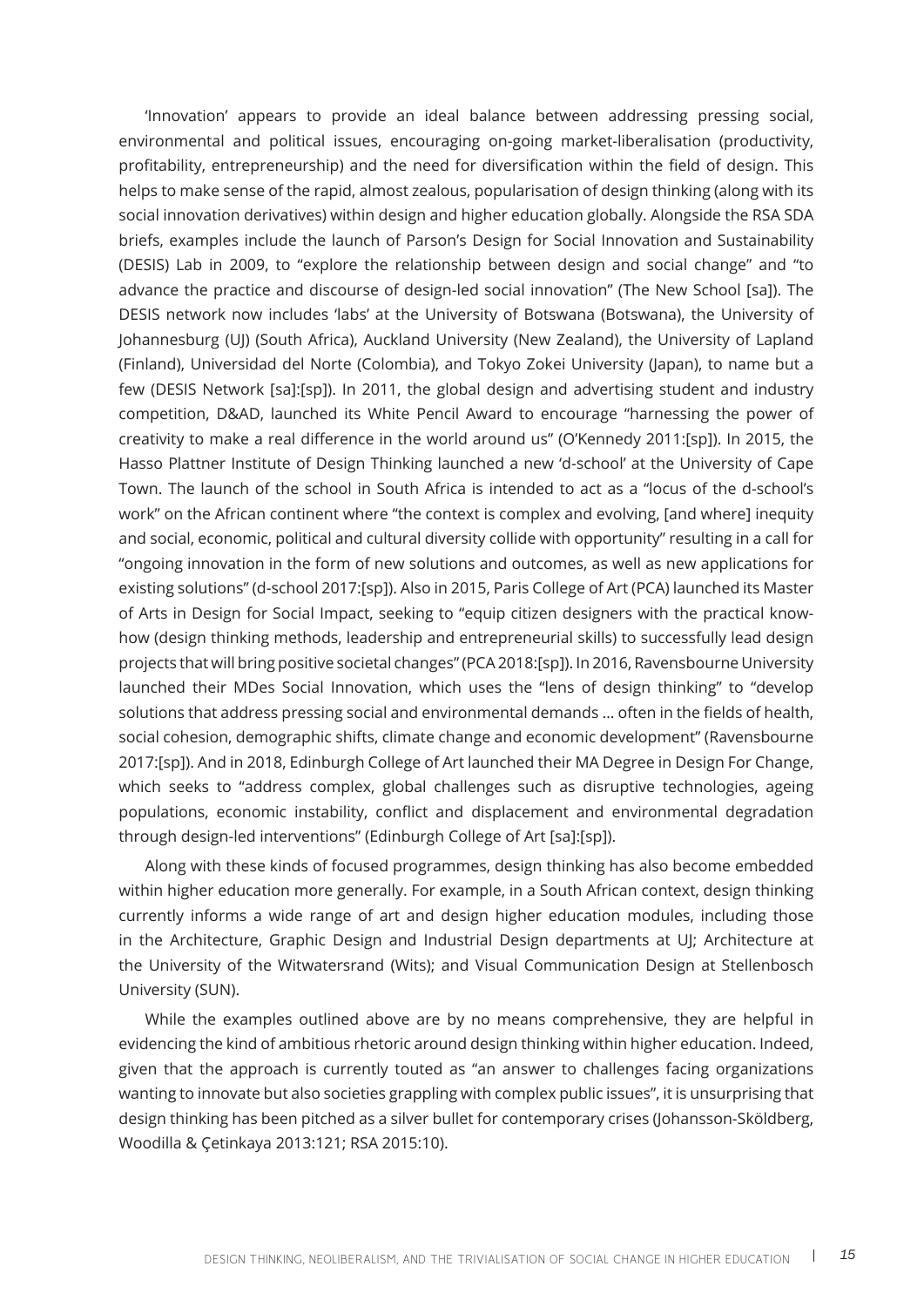However, somewhere between designing as thinking, thinking as designing, and designing as thinking as designing, and the concomitant pedagogic and administrative push for innovation, the sense of what design thinking means for designers (students, educators and practitioners) has become somewhat murky. The very notion of design practice, and the production of yet more goods and services, is at odds with a sustainability agenda. However, what is perhaps most lacking is an in-depth criticality and situatedness around design as design thinking; its ends ('real-world' change); its ideological underpinnings; and who ultimately benefits from its 'social innovation'. This is of acute importance within a South African higher education context currently attending to urgent calls for the decolonisation and transformation of its structures and curricula. Indeed, for such a counter-hegemonic project to take place, there needs to be a clear understanding of the 'hidden curriculum' within design thinking to ensure that design educators are not complicit advocates for, or mouthpieces of, systems that reproduce social inequalities under the guise of 'social good'.

In the following sections, I attempt to draw out some of these issues as a means of introducing a much-needed criticality around the practice of design thinking. Firstly, I examine its inextricable link to neoliberalism. Specifically, I argue that design thinking is fundamentally underpinned by corporate solutionism; offering short-term, and oftentimes glib, 'coping' mechanisms to social issues, rather than challenging their root cause in any enduring way. Moreover, I contend that by employing this approach, design thinking problematically shifts the onus of responsibility away from the state and/or society at large to the at-risk communities themselves.

Secondly, I explore how, in dealing with 'real-world' issues, design thinking necessitates the use of techniques traditionally associated with the social sciences, including interviews, participant observation studies and action research. However, while the social sciences prioritise professional and pedagogical directives around issues of transparency, accountability, confidentiality, professionalism, ethics, non-maleficence, and so on, design thinking has no such framework. As such, there is no safeguarding in place for either the design students or the 'participants' involved – leaving both parties vulnerable to exploitation.

Finally, I argue that with student design award bodies (such as D&AD White Pencil and RSA SDA) and higher education institutions increasingly promoting the "power of creativity to stimulate positive change" (D&AD 2018:[sp]), design-thinking-led programmes run the risk of encouraging a kind of 'volunteer tourism', whereby students (and their affiliated institutions) gain creative capital and notoriety off the backs of vulnerable communities, with no real sense of the benefit to, or impact on, the communities themselves.

### **ii**

The view of design as a tool for social change is nothing new. From Victor Papanek's *Design for the real world* (1971), to Sim Van der Ryn and Stuart Cowan's *Ecological Design* (2007), to Carl DiSalvo's *Adversarial Design* (2012), designers have previously argued for the possibility of social change through design. However, unlike the aforementioned texts which acknowledge design as an inherently political activity, design thinking takes an ostensibly depoliticised worldview; seeking only to address issues of the here and now, or the day to day (see Kimbell 2011). In other words, it assumes a *reactive* rather than pre-emptive approach to social change. In turn, design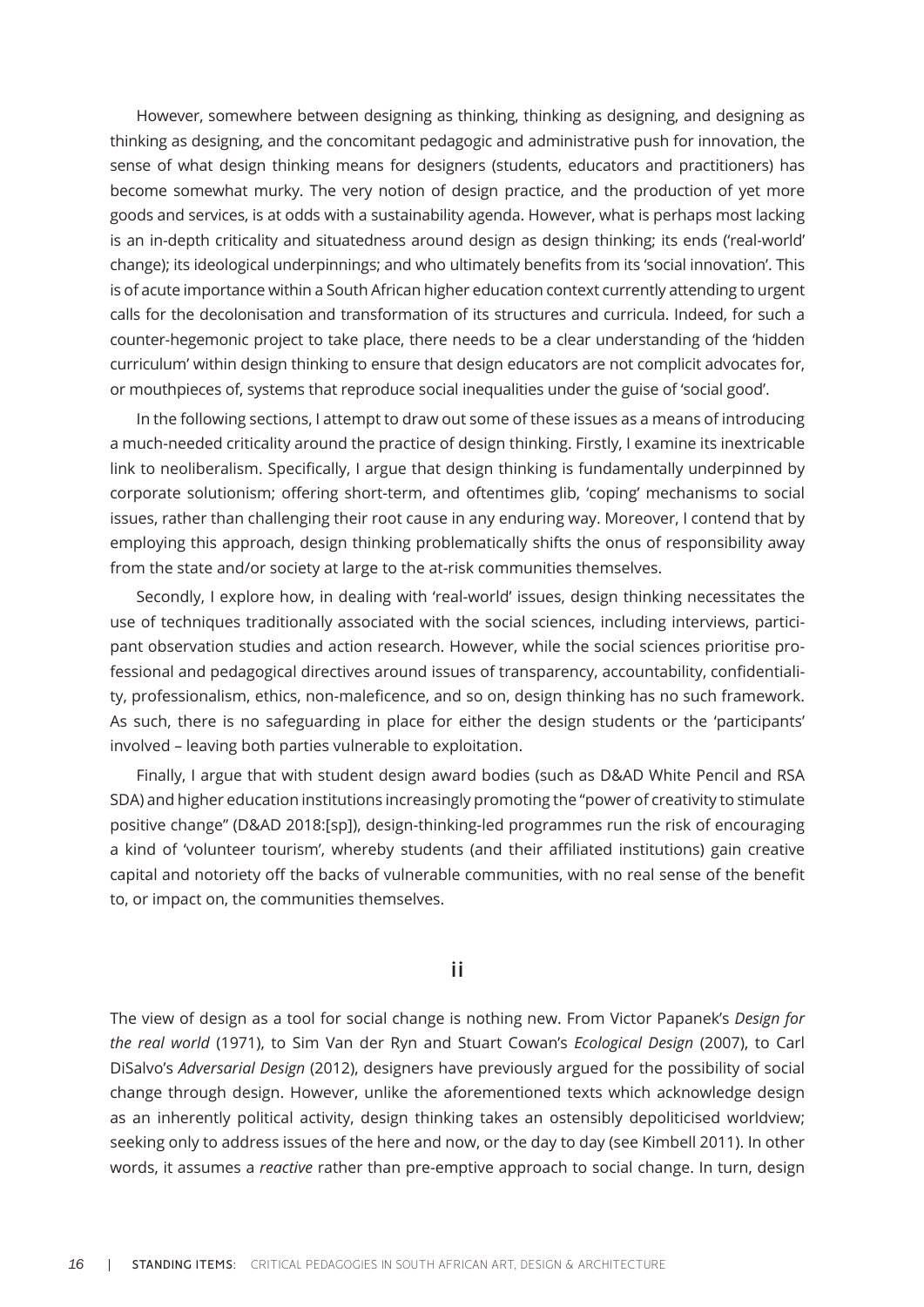thinking positions itself as non-partisan; attempting to sidestep the complex ethical, moral, and political debates occupying traditional critical design discourse. As IDEO's Tim Brown and Barry Katz (2011:382) note:

In contrast to our academic colleagues, we are not trying to generate new knowledge, test a theory, or validate a scientific hypothesis. The mission of design thinking is to translate observations into insights, and insights into the products and services that will improve lives.

Given that a business management framework has pushed design thinking, in its current form, it is perhaps self-evident that it would prioritise the development of products and services over and above the socio-political reflections and considerations of academia. However, with design thinking being sold as a "tool to address some of [societies'] most pressing issues: alleviating poverty, providing better education, and improving basic health services for all human beings" (Sharma 2012:195), there is a rhetorical sleight of hand at play.

Indeed, from a broader global economic policy perspective, innovation is seen as a core driver of economic growth and structural reform by various economic organisations including the International Monetary Fund (IMF), the Organisation for Economic Co-operation and Development (OECD) and the emerging economies of Brazil, Russia, India, China and South Africa (BRICS) (OECD 2015:[sp]; IMF 2016:11; BRICS 2017:[sp]). The OECD *Innovation Strategy* (2015:[sp]) states, for instance:

The world today faces significant economic, environmental and social challenges. While no single policy instrument holds all the answers, innovation is the key ingredient of any effort to improve people's quality of life. Today's recovery from the global financial and economic crisis remains fragile. As countries seek to improve productivity performance and ensure sustained growth, they will need to boost their capacity to innovate. Innovation is also essential for addressing some of society's most pressing issues, such as climate change, health and poverty.

While the 2017 BRICS *Action Plan for Innovation Cooperation* (2017:1) notes:

Innovation is one of the key driving forces of global sustainable development, playing a fundamental role in promoting economic growth, supporting job creation, entrepreneurship and structural reform, enhancing productivity and competitiveness, providing better services for the citizens and addressing global challenges. The BRICS countries aim to encourage innovation through practical actions to promote sustainable economic growth today and lay a solid foundation for tomorrow.

Thus, rather than being a neutral or value-free proposition, design thinking, and the widespread uptake thereof, is largely *due* to its proximity to prevailing neoliberal political agendas (see Brown 2003). Perhaps the most overt way this is manifest in the context of design thinking, is the overriding emphasis on market logic and market values. Whether this is explicit, as with IDEO's corporate consultancy work, or less so, with the implementation of social innovation partnerships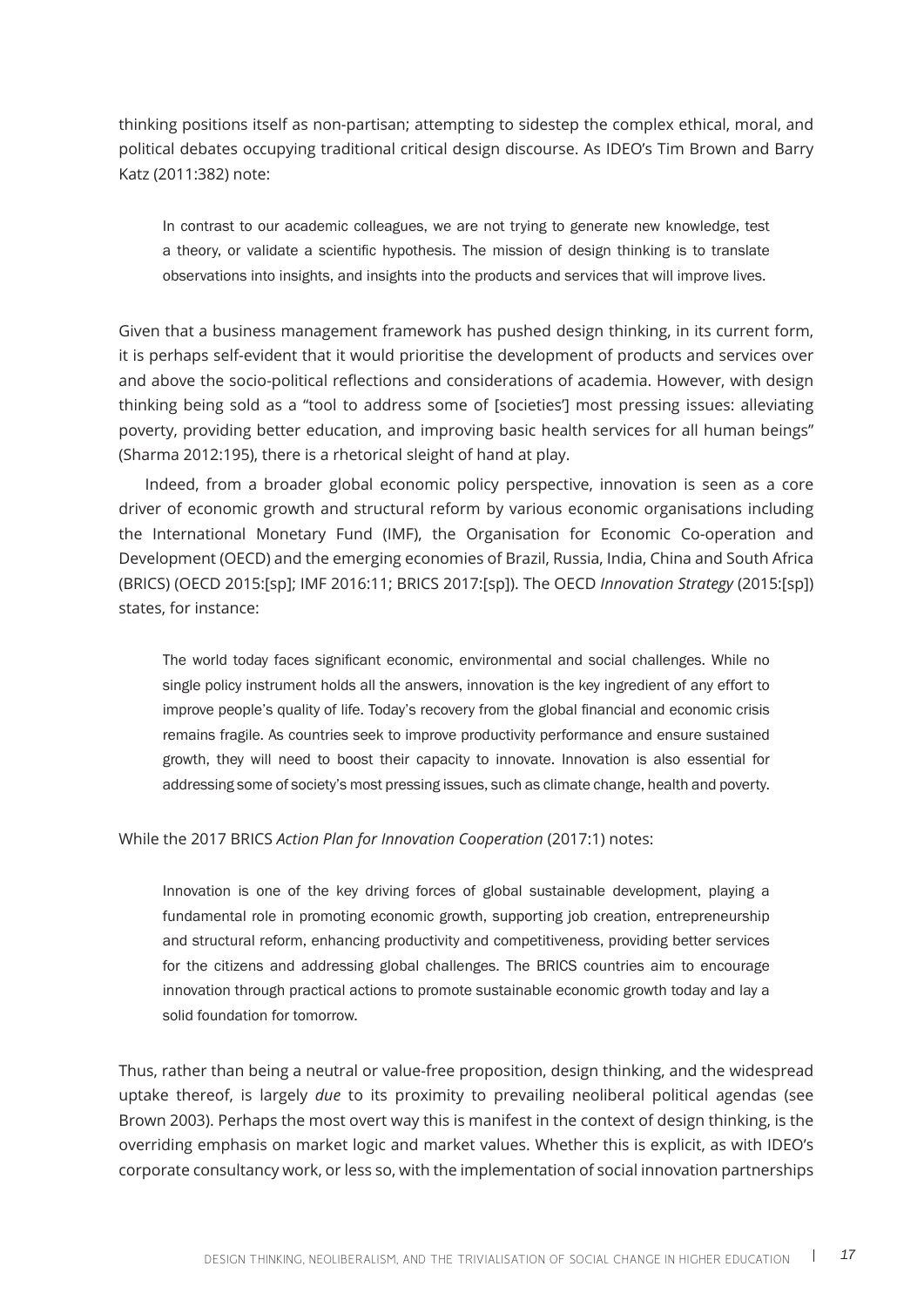between businesses and government, design thinking positions every sphere of society in terms of its potential marketability (feasibility, viability), against prevailing laws of supply and demand (desirability). That this is perhaps no longer perceived as ideological, but part of a common-sense attitude towards 'the everyday', *is*, as theorist Slavoj Žižek (2006:xiii) notes, ideology at its purest and most effective.

Returning to the RSA SDA briefs, the ontological impact of this agenda is clearly evident, most overtly, in that the briefs are underwritten by, and developed with, corporate partners. The 2017- 2018 sponsors include NatWest, Phillips, Natracare, NCR Corporation and AEG (RSA SDA 2017:1). While there is already an inherent conflict of interest in the corporate sponsorship of student competitions (see, for example, Grant & Davis 2008), what is particular to the RSA SDA briefs is the pervasive normalisation of economic rationality as a strategy for social change. Specifically, transnational corporations, seemingly as a matter of course, are identifying areas for 'social improvement' and are doing so with an economic interest in mind.

The RSA SDA 'Hygienic Home' brief, for example, asks students to "design or re-design a floor cleaning product that will make cleaning easier and more effective, enabling older people to maintain their independence for longer" (RSA SDA 2017:11). However, this approach to 'elderly care' is not the value-free or 'good news' proposition it purports to be. This brief is sponsored by Eureka, a subsidiary of the world's largest appliance manufacturers, the Midea Group, who reported an annual turnover in 2017 of US\$28 billion (Midea launched with … 2017:[sp]). Given that ageing populations are one of the fastest growing markets, anticipated to reach 1.4 billion individuals globally by 2030, this social innovation proposition is ideal from a design thinking perspective (UN 2015:4). There is a clear user and market need (desirability); the development of new products is practicable given Eureka's existing manufacturing capabilities (feasibility); and the potential for profitability and growth is vast (viability).

Moreover, the brief frames the 'social benefit' of the potential new cleaning product line as helping individuals who have been "*impaired* by the ageing process" to remain independent for longer by being better able to take care of themselves and their homes (RSA SDA 2017:11, emphasis added). It goes on to note, moreover, that there is "a practical economic benefit in enabling older people to retain their independence, as the cost of providing social care is set to rise in line with the increase in the senior population" (RSA SDA 2017:11). Thus, the brief normatively constructs the elderly as individuals who are obliged to ensure self-care and to remain active, contributing participants in the economy. Critically, this ability (or inability) for self-care is not only seen as an economic responsibility but a *moral responsibility* as well. As political theorist Wendy Brown (2003:42) notes in this regard:

Neoliberalism … figures individuals as rational, calculating creatures whose moral autonomy is measured by their capacity for 'self-care' … In making the individual fully responsible for her- or himself, neoliberalism equates moral responsibility with rational action; it erases the discrepancy between economic and moral behavior by configuring morality entirely as a matter of rational deliberation about costs, benefits, and consequences. But in so doing, it carries responsibility for the self to new heights: the rationally calculating individual bears full responsibility for the consequences of his or her action no matter how severe the constraints on this action …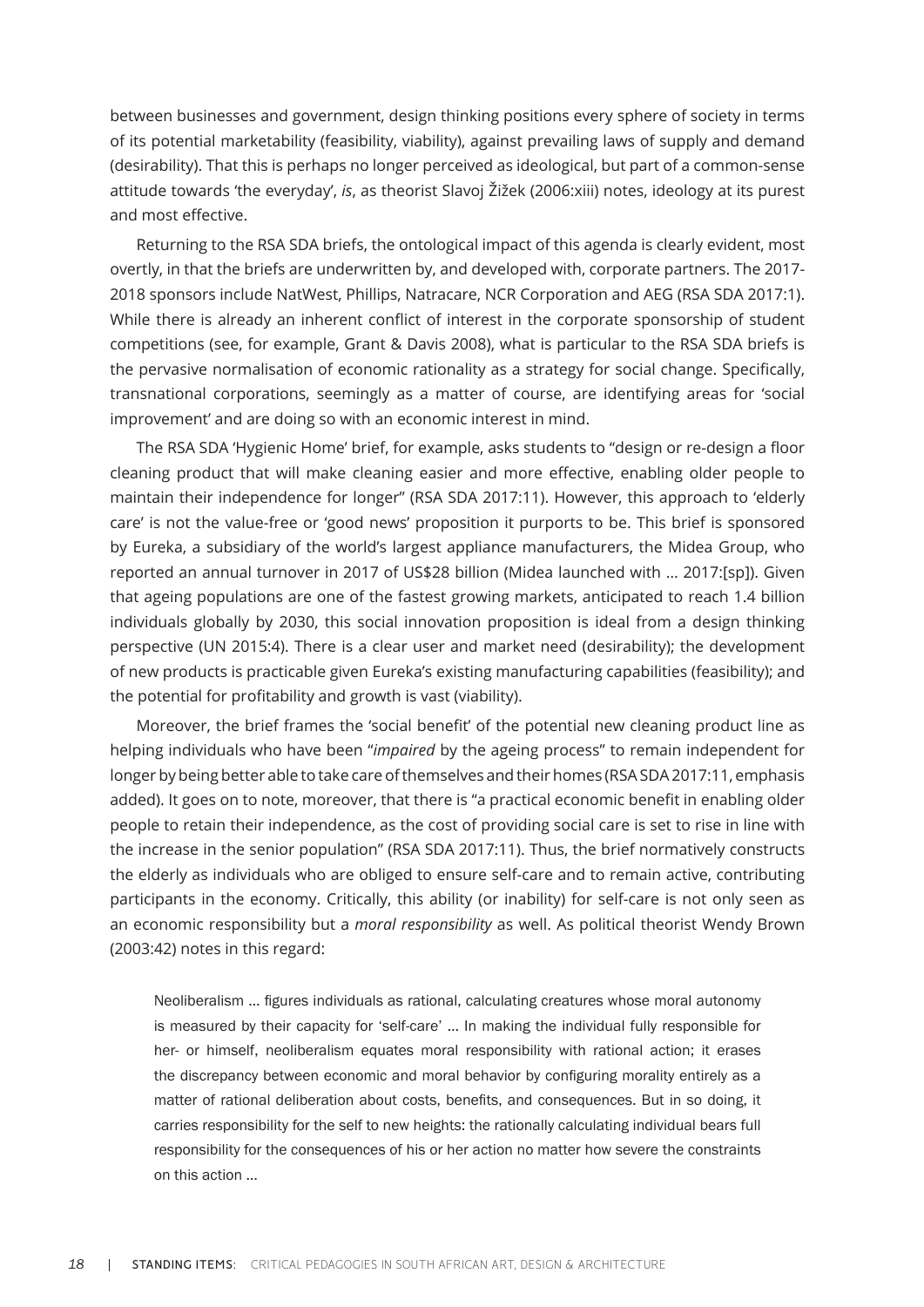There are other areas for responsibilisation contained within the RSA SDA briefs. One focuses on preventing mental health issues in order to improve productivity within the workplace, because "productivity losses at work occur from people taking time off for mental health reasons, but also from people being at work yet working at a sub-optimal level" (RSA SDA 2017:5). Another aims to counteract poor sleep caused by "stress, money worries and mobile devices", again to improve mental health and well-being (RSA SDA 2017:7). Another brief promotes active participation within the economy via formal financial institutions: "having access to a bank (and associated things like a savings account, debit card, insurance and lines of credit) and having the knowledge and skills to use them effectively, is important for anyone wanting to participate fairly and fully in everyday life" (RSA SDA 2017:13).

All of these "pressing issues" are consequently framed according to the logic of exchange value, where considerations of morality, ethics and duty are replaced with those of profitability, utility and efficacy (RSA SDA 2017:1). Critically, this method of appropriating and commodifying domains which previously existed outside of the logic of 'the market' is central to the neoliberal project of privatisation and marketisation, where public utilities of all kinds, including those associated with social welfare, are devolved from the state into private, profit-centric domains (Harvey 2007:35). In turn, issues of social justice and related ethico-moral questions, which were previously the concern of civil society, trade unions and political parties, become "the business of market actors" (Shamir 2008:35).

It is important to emphasise, however, that even outside of sponsored competitions such as the RSA SDA, market logic and the responsibilisation of the citizen-subject fundamentally underpin *all* design thinking projects, including those that are 'self-initiated'. Typically, these kinds of projects begin with formulating an 'How might we…?' question (abbreviated to an 'HMW' in design thinking-speak) based on the designer/student-designer's unique socio-geographic concerns (Design Kit 2017:[sp]). While HMWs can take up issues from climate change, to resource inequality, to the provision of basic services (after all, it takes very little to frame a question as, say, 'How might we improve sanitation within community X?'), the methodology ultimately relies on turning identified problems into market opportunities. Arguably, self-initiated briefs are all the more duplicitous in that design students are encouraged to view their local communities and environments as untapped resources from which to mine 'opportunities' for innovation, which can then be 'sold back' to the in-need community, as products or services, under the banner of 'social good'.

In both directed and self-initiated briefs then, design thinking's 'for-the-public-good' approach can be seen not only as a calculated strategy to gain access to new markets, but, more concerningly, as its own self-perpetuating market system. Given the neoliberal devolution of state responsibility, there *is* an increasing need to 'fill the gaps'. However, as the products and services devised by design thinking offer solutions that are temporary rather than systemic, new 'opportunities' will emerge in due course which will require further 'innovation'.

In adopting this relationship to society, design thinking reveals itself as an ideological tool which positions marketisation and responsibilisation as 'pragmatic solutions' to pressing socioenvironmental issues. In this sense, there is a push for 'social change' – but perhaps not in the ameliorative sense that its buzzwords (empathetic, connected, human-centred, engaged) imply. Rather, any epistemological distinction between 'society' and 'the economy' collapses.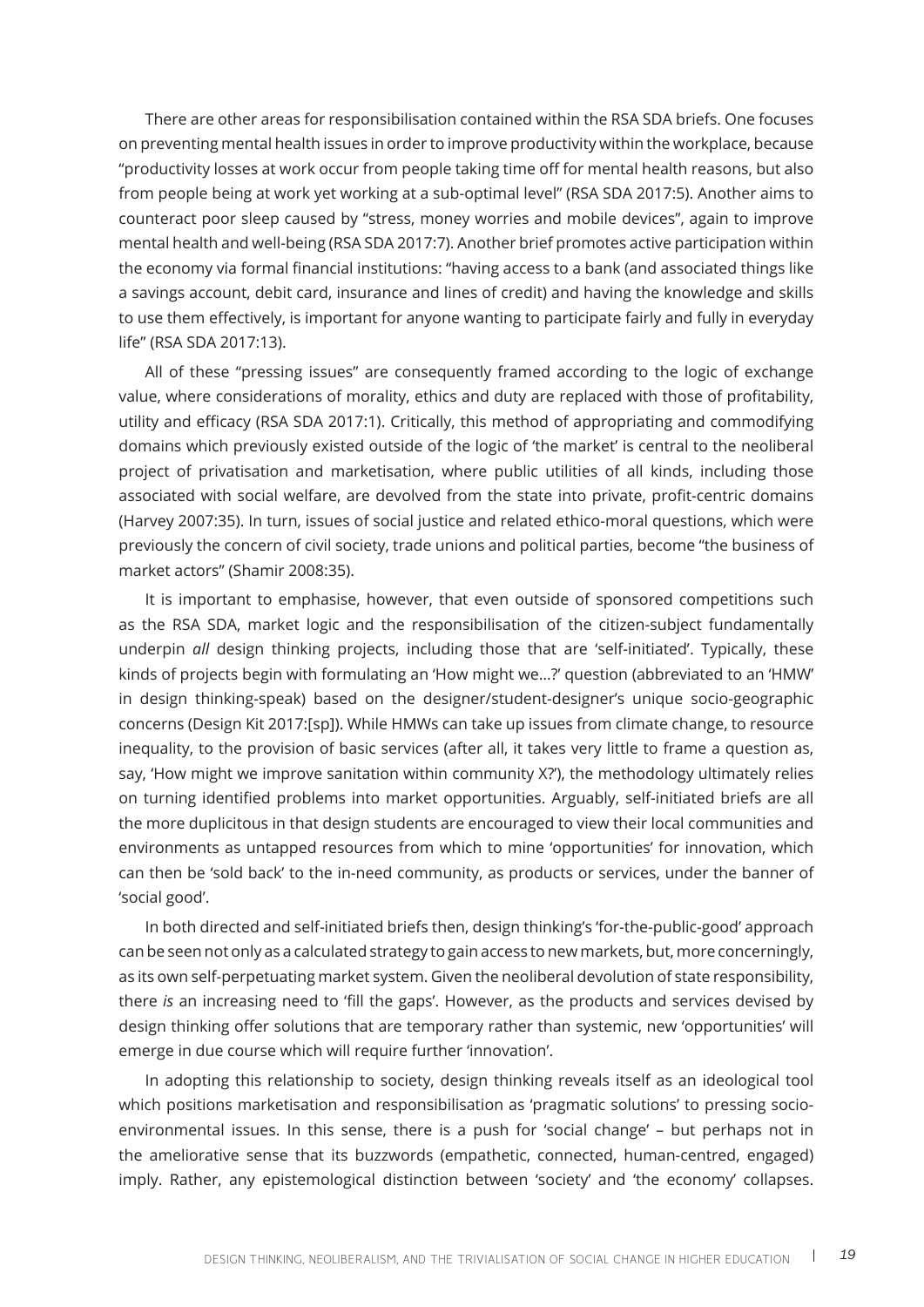Corporations are transfigured into moral and political agents; citizens into market-actors; and civil society and its domains (healthcare, education, social welfare, and of course, elderly care) into market entities (Shamir 2008:6). While student design briefs such as the 'Hygienic Home' brief are (arguably) relatively benign, the stakes escalate rapidly when applied to highly vulnerable communities, and critical issues such as poverty, and water and food security.

#### **iii**

A further problem associated with design thinking, and indeed user-centred design more broadly, is that in responding to 'real-world' issues, the approach necessitates the use of techniques traditionally associated with the social sciences. That is, design thinking along with (inter alia) service design and user experience design, all require the use of primary ethnographic research methods in order to glean 'human-centred insights'. These include participant observation studies, structured and semi-structured interviews, user testing, and participatory action research, amongst others (Fife 2005:6; Genzuk 2003:2). However, researchers have questioned the degree to which ethical considerations, which are so central to social science research, have been diffused into design practice, along with the ethnographic methodologies themselves (see Wasson 2000; Miller 2014). Within a design context, 'ethics' generally refer to standards of professional behaviour and good business practice rather than *research ethics*, which prioritise a legal and ethical responsibility to the discipline and to the participants involved (Miller 2014:64).

Ethnographic research forms the first 'mode' or step in the design thinking process (see Fig. 2). The designer/student-designer is encouraged to 'empathise' with people by (*inter alia*): observing them in their natural environment; conducting interviews; story-sharing; bodystorming ("the act of physically experiencing a situation in order to immerse oneself fully in the users' environment"); and photographing or recording target users; in order to "step into other people's shoes [and] to understand their lives" (Interaction Design Foundation 2018:[sp]; IDEO 2015:22). Critically, however, key handbooks that define these methodologies – such as IDEO's *Field Guide to* 



*Figure 2. Infographic showing the steps involved in the design thinking process (d-school 2009:1)*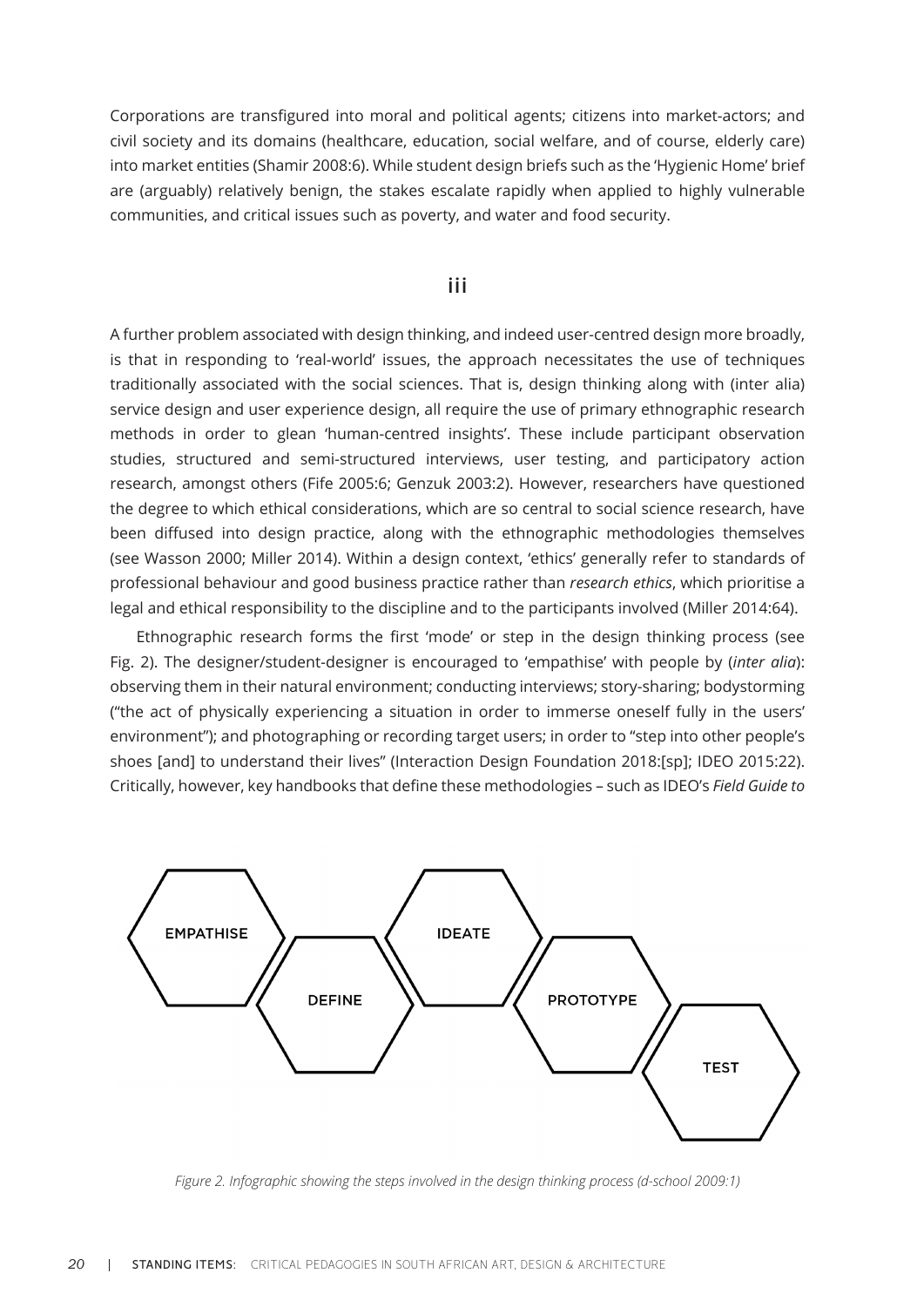*human-centred design* (2015) and the d-school's *Bootcamp bootleg* (first published in 2009) – make no reference to ethics, or to ethics in research practice. As such, even standard research norms around issues such as informed consent, risk, confidentiality, disclosure, material harm, inclusion and exclusion (see Iphofen 2013), are not positioned as being integral to the process of design thinking.

Perhaps, more worryingly, design thinking not only uses ethnographic research techniques but also goes one step further in actively seeking to *effect* change. In this sense, design thinking supersedes the already problematic use of participant research and enters into the professional domain of social work by attempting to "intervene at points where people interact with their environments" (IASSW 2018). However, this occurs with none of the associated regulatory policies or frameworks, or socio-political situatedness of social work practice and discourse.

Briefly looking at a South African social work context, for example, the South African Council for Social Service Professions (SACSSP) provides clear directives for social workers and student social workers around (inter alia) transparency, consent, accountability, confidentiality, professionalism, and so forth (SACSSP 2018). These are detailed in relation to the law, education, research and practice. By doing so, the Council seeks to ensure that the profession is regulated; that professional conduct and ethical behaviour is maintained; that there is compliance with professional standards; and, ultimately, that the social service profession, student social workers, and the interests of the public at large are safeguarded (SACSSP 2018:1). What is perhaps most significant, is that failing to register and comply with the SACSSP and its guidelines is considered a criminal offence, punishable by up to six months' imprisonment (see SACSSP 1978:26). Critically, this is not meant to unnecessarily hyperbolise the risks attached to design thinking, but rather to highlight the comparative seriousness with which social work practice and education view their interventions in, and responsibilities to, society.

Alongside ethical norms and standards, the domain of social work is also acutely aware of discursive issues around power, privilege and oppression, and how these structures shape the relationships between participants and social workers (see, for example, Strier 2006; Potts & Brown 2016). Specifically, social work practice recognises that the interaction between social workers and the public is not simply a neutral technical exercise, but one that is underpinned by complex power dynamics, which are in turn influenced by each party's own socio-political perspectives around (inter alia) race, gender, economic access and class privilege. Again, and as underscored in the previous section, design thinking has no such situatedness and, in fact, deliberately positions itself outside of these kinds of theoretical contingencies (Brown & Katz 2011:382). This is all the more problematic in that designers and/or student-designers are often encouraged to target vulnerable communities – either through design awards such as the D&AD White Pencil Award or through universities' active citizenship programmes. Again, the RSA SDA briefs are helpful in highlighting this tendency. The 'Fair Finance for All' brief, for example, which is sponsored by NatWest Bank, asks students to

focus on a disadvantaged group or segment of low-income people anywhere in the developed or developing world, but whoever you focus on, you should explore the real user need/s of your target audience through primary research ... observe, engage with and listen to them (RSA SDA 2017:13).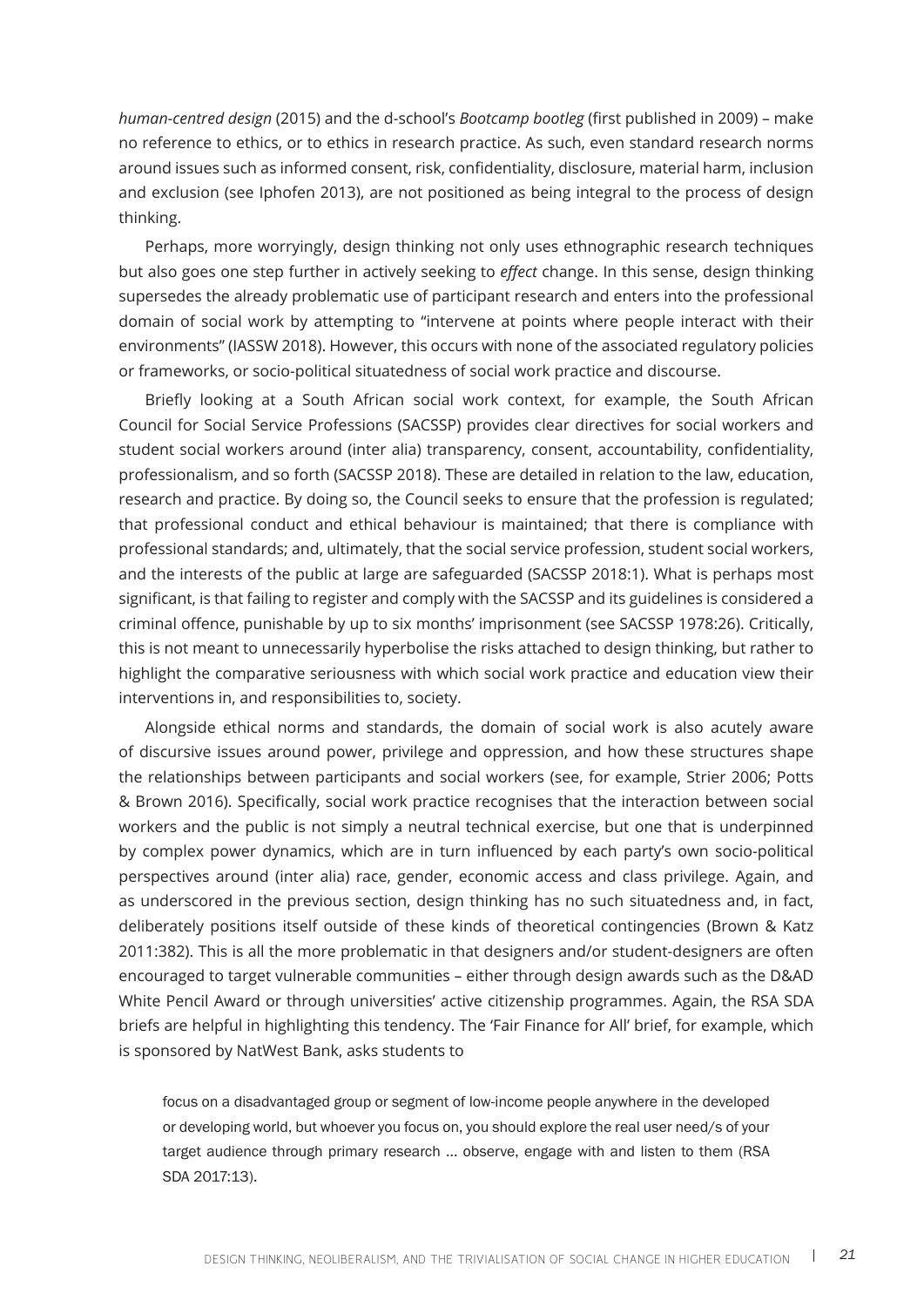Given design thinking's rejection of criticality; the lack of reflexivity in relation to the designer's and/or student-designer's relative position of privilege; and the active targeting of 'disadvantaged' groups as new markets for innovation, the practice risks replicating an approach to social change once adopted by colonial missionaries. That is, using self-professed good work to conceal an underlying motive of growth and expansion in the face of economic stagnation (Robinson 2016:4). As history has shown, this results in a boon for the 'benefactors', but potentially deleterious consequences for the 'beneficiaries', including the degradation of pre-existing cultural knowledge and identity and a manufactured dependency on the newly insinuated paradigm (see Smith 2014).

#### **iv**

Where then does this leave higher education and design thinking? At best, I would argue, design thinking encourages a kind of uncritical 'volunteer tourism' in which designers and/or studentdesigners gain creative capital (awards, a 'great portfolio piece', 'good' public relations) from 'community engagement' projects, often with little to no benefit to the participating communities. At worst, the strategy could be likened to a form of neo-colonialism or, as Bruce Nussbaum (2010:[sp]) has it, "new-imperialism", where designers, along with their 'innovation partners' (corporate and/or university sponsors), actively seek out new mercantile opportunities within vulnerable communities under the mantle of 'effecting positive social change'.

Looking again at the 2017-2018 RSA SDA competition, this critical assessment is borne out in the award-winning projects for each brief. For example, two projects, 'Flowboard' and 'Hungryr', received top merit awards for the Natwest 'Working Well' competition, which sought to "promote greater well-being when people are at work … [to] … contribute to higher productivity and better overall mental health". 'Flowboard' is a 'springpad' device which can be added on to existing desks to increase the amount of physical activity workers do during prolonged periods of inactivity while seated (RSA Winners 2018:[sp]; Van Krieken Design 2018:[sp]), while 'Hungryr' is an online grocery delivery platform targeted specifically at commercial truck drivers to improve their eating habits. As the business case for the app notes, due to the sedentary nature of their job, their low salary and lack of benefits, truck drivers are at high risk of developing diabetes, obesity, heart disease and other chronic illnesses (RSA Hungryr 2018:[sp]).

The 'Hygienic Home' brief winners included 'Buddi', a cleaning product, which is both a vacuum cleaner and an air purifier (RSA Winners 2018:[sp]), and 'Smartbot' – a "laser directed robot vacuum cleaner, which eliminates bending and muscle load" (RSA Winners 2018:[sp]). However, each of 'solutions' begs the question as to who ultimately benefits most from these societal interventions. Is it the employees who are able to sit for longer periods at their desks? Is it the commercial drivers who never have to leave their trucks, and can better stave off health issues associated with being overworked and underpaid? Or is it the elderly who can purchase a *new product* to breathe 'fresh air', despite the paradox that the air is polluted precisely because of the unimpeded industrial pursuit of new products in the first place? Is it the employers who will have an improved, self-managing, unremitting workforce on tap? Or is it corporate capitalism that has identified new markets to expand into, new products to manufacture, and new services to offer?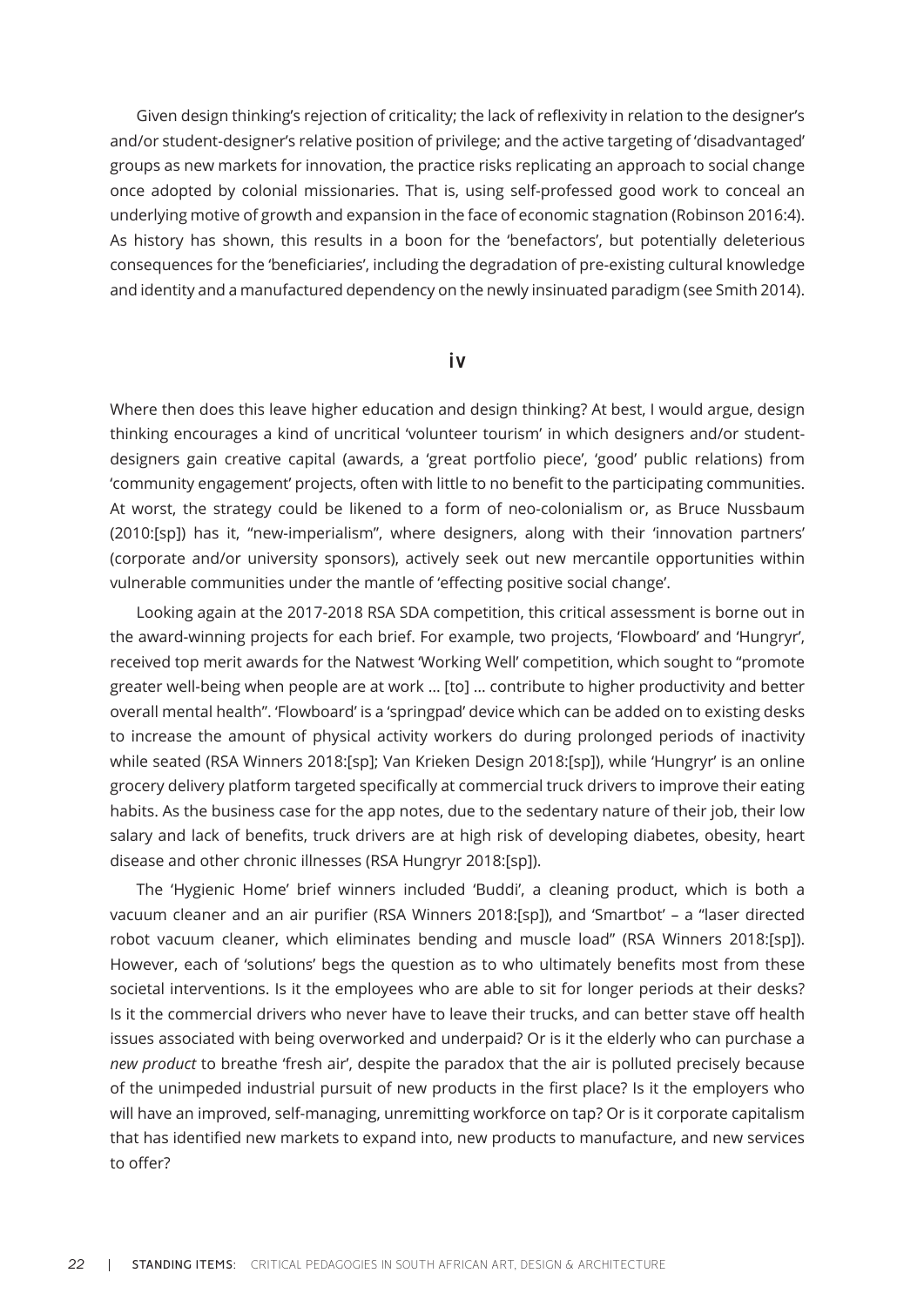Although this overview is ultimately an indictment of design thinking, this is not to say that designers should avoid engaging with social issues and concerns, or remain concerned solely with 'traditional' authorial and/or formalist notions of design. Indeed, this kind of cynical distancing only undermines the transformative potential of the field. However, the uncritical fetishisation of design thinking and innovation, and the associated techno-utopian rhetoric around the practice, needs to be balanced with an understanding of context, causality and consequence if it is to be deployed in ways that are of real and lasting benefit to society.

While a concrete articulation of what *critical* design thinking pedagogy and practice might look like remains outside of the core analytical scope of this chapter, the research does suggest, albeit *via negativa*, a possible solution. Namely, given the 'lacks' identified within current design thinking – a lack of situatedness, a lack of criticality, a lack of ethical and pedagogical rigour, and so on – transdisciplinarity would suggest a logical way forward. Such an approach would entail the integration of pre-existing theories and methodologies from other fields, resulting in the creation of new conceptual frameworks and research strategies that extend beyond design thinking's current narrow disciplinary boundaries (Haire-Joshu & McBride 2013:5). Starting points might include drawing on existing participatory frameworks from (inter alia) the visual arts (such as littoral aesthetics, relational aesthetics or dialogical aesthetics); education (for example, dialogic action, communicative action or culturally responsive arts education); and sociology (actor network theory or object-oriented sociology) as a way of deepening designers' and/or student-designers' understanding of participation and the complex power relations inherent in ethnographic research and co-creation. Existing literature from the field of science and technology studies (STS) could assist in better contextualising innovation and technology in relation to politics, policy, and society; allowing designers and/or student-designers to understand the root cause of a given issue, rather than simply viewing it symptomatically. Models from sociology and social work, such as the SACCSP's regulatory frameworks, could provide entry points for improved professional conduct and ethical safeguarding for designers and/or student-designers and participants in the midst of design thinking initiatives (BASW 2018:[sp]).

While these suggestions sketch out only the briefest outline of possible epistemic integration, what they do illustrate is the transformative potential transdisciplinarity might offer in developing and mapping out a more nuanced field of design thinking.

In the interim, however, it seems pressing that design educators urgently take a critical view of design thinking, to ensure that the rhetorical hyperbolisation of the practice as a panacea for global crises is balanced with an understanding that it is not an inherently emancipatory practice, but rather, one that has the potential to do more harm than good.

### **Sources cited**

- Barrett, R. 2016. Innovation rhetoric and reality: an introduction to the TIM Review's special issue on innovation and entrepreneurship in Australia. *Technology Innovation Management Review* 6(6):5-10.
- BASW. 2018. PCF the professional capabilities framework. [O]. Available: https://www.basw.co.uk/ resources/pcf-professional-capabilities-framework. Accessed 27 August 2018.
- BRICS. 2017. BRICS action plan for innovation cooperation (2017-2020). [O]. Available: https://brics2017.org/ English/Headlines/201708/P020170825384436195685. pdf. Accessed 21 March 2018.
- Brown, T. [Sa]. Design Thinking. IDEO U. [O]. Available: https://www.ideou.com/pages/design-thinking. Accessed 21 March 2018.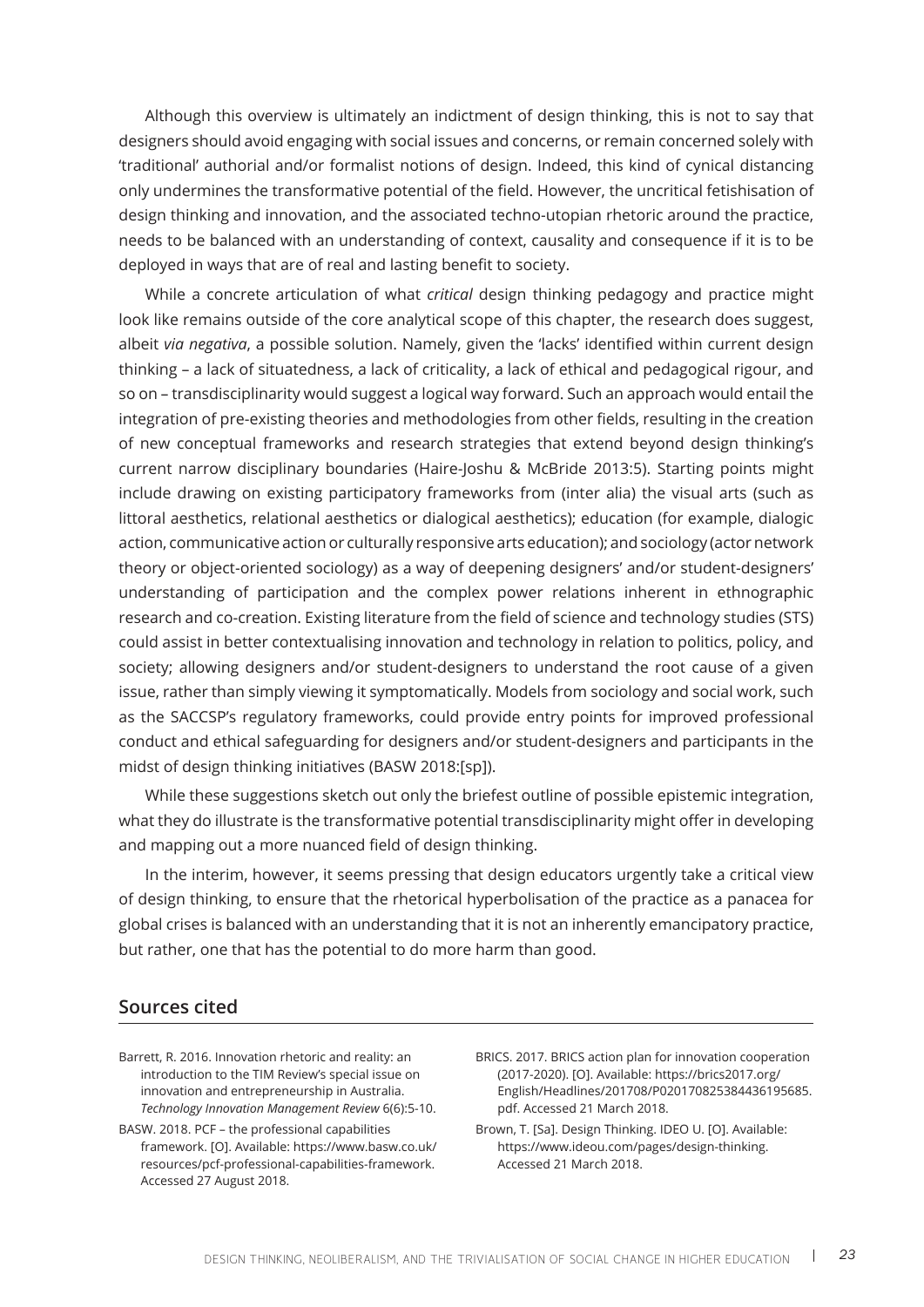Brown, T & Katz, B. 2011. Change by design. *Journal of Product Innovation Management* 28(3):381-383.

Brown, W. 2003. Neo-liberalism and the end of liberal democracy. *Theory & Event* 7(1).

Buchanan, R. 1992. Wicked problems in Design Thinking. *Design: Critical and Primary Sources* 8(2):5-21.

Castillo, L, Diehl, JC & Brezet, H. 2012. Design considerations for base of the pyramid (BoP) projects. Paper published in the proceedings of the Cumulus conference, Helsinki, May 24-26:1-15.

Cross, N. 1982. Designerly ways of knowing. *Design Studies* 3(4):221-227.

d-school. 2009. Bootcamp bootleg. Stanford d-school. [O]. Available: https://dschool.stanford.edu/resources/thebootcamp-bootleg. Accessed 21 March 2018.

d-school. 2017. The d-school in Africa. [O]. Available: http://www.dschool.uct.ac.za/d-school-africa. Accessed 21 March 2018.

D&AD. 2018. What's worthy of a D&AD White Pencil? [O]. Available: https://www.dandad.org/en/d-ad-whatsworthy-white-pencil-social-good/. Accessed 7 February 2018.

Dalsgaard, P. 2014. Pragmatism and Design Thinking. *International Journal of Design* 8(1):143-155.

Dam, R & Siang, T. 2018. From prototype to product: ensuring your solution is feasible and viable. *The Interaction Design Foundation.* [O]. Available: https:// www.interaction-design.org/literature/article/fromprototype-to-product-ensuring-your-solution-isfeasible-and-viable. Accessed 16 April 2018.

Design kit. 2017. [O]. Available: http://www.designkit.org/ methods/3. Accessed 1 March 2018.

Desis network. [Sa]. [O]. Available: http://www. desisnetwork.org/ Accessed 21 March 2018.

DiSalvo, C. 2012. *Adversarial design*. Cambridge: MIT Press.

Edinburgh College of Art. [Sa]. Design for change – MA, Edinburgh College of Art. [O]. Available: https://www. eca.ed.ac.uk/study/postgraduate/design-change-ma. Accessed 21 March 2018.

Fife, W. 2005. Doing fieldwork: ethnographic methods for research in developing countries and beyond. New York: Palgrave Macmillan.

Fleischmann, K. 2015. The democratisation of design and design learning: how do we educate the nextgeneration designer? *International Journal of Arts & Sciences* 08(06):101-108.

 Genzuk, M. 2003. A synthesis of ethnographic research. Occasional Paper Series, Center for Multicultural, Multilingual Research. Los Angeles: Rossier School of Education, University of Southern California. [O]. Available: http://www-bcf.usc.edu/~genzuk/ Ethnographic\_Research.pdf. Accessed 21 March 2018.

Grant, J & Davis, P. 2008. Awards madness. *Eye Magazine*. [O]. Available: http://www.eyemagazine.com/feature/ article/awards-madness. Accessed 7 April 2018.

Haire-Joshu, D & McBride, T. 2013. *Transdisciplinary public health: research, education, and practice*. San Francisco: Jossey-Bass.

 Harvey, D. 2007. Neoliberalism as creative destruction. *Annals of the American Academy of Political and Social Science* 610(1):21-44.

IASSW. 2018. Global definition of social work. [O]. Available: https://www.iassw-aiets.org/globaldefinition-of-social-work-review-of-the-globaldefinition/. Accessed 10 September 2018.

IDEO. 2015. The field guide to human-centered design: design kit. San Francisco: IDEO. [O]. Available: http:// www.designkit.org/resources/1. Accessed 7 February 2018.

IDEO U. [Sa]. Design Thinking. [O]. Available: https://www. ideou.com/pages/design-thinking. Accessed 21 March 2018.

Interaction Design Foundation. 2018. Stage 1 in the Design Thinking process: empathise with your users. [O]. Available: https://www.interaction-design.org/ literature/article/stage-1-in-the-design-thinkingprocess-empathise-with-your-users. Accessed 21 March 2018.

International Monetary Fund. 2016. Fiscal monitor: acting now, acting together. [O]. Available: http://www.imf. org/en/Publications/FM/Issues/2016/12/31/Acting-Now-Acting-Together. Accessed 21 March 2018.

Iphofen, R. 2013. *Research ethics in Ethnography/ Anthropology*. European Commission.

Johansson-Sköldberg, U, Woodilla, J & Çetinkaya, M. 2013. Design Thinking: past, present and possible futures. *Creativity and Innovation Management* 22(2):121-146.

Kimbell, L. 2011. Rethinking Design Thinking: part I. *Design and Culture* 4(2).

Midea launched with 10-year warranty. 2017. *ACR Journal*. [O]. Available: http://www.acrjournal.uk/uk/midealaunched-with-10-year-warranty. Accessed 21 March 2018.

Miller, CZ. 2014. Lost in translation? Ethics and ethnography in Design Research. *Journal of Business Anthropology* 1(1):62.

Nussbaum, B. 2010. The new imperialism. MIT. [O]. Available: http://mitpsc.mit.edu/ globalchallenge/?p=417. Accessed 21 March 2018.

Organisation for Economic Co-operation and Development. 2015. OECD Innovation Strategy 2015: an agenda for policy action. [O]. Available: https:// www.oecd.org/sti/OECD-Innovation-Strategy-2015- CMIN2015-7.pdf. Accessed 21 March 2018.

O'Kennedy, T. 2011. D&AD launches White Pencil award. Campaign: marketing, advertising and media news & analysis. [O]. Available:https://www. campaignlive.co.uk/article/d-ad-launches-white-pencilaward/1065389?src\_site=brandrepublic. Accessed 19 August 2018.

Papanek, V. 1971. *Design for the real world: human ecology and social change*. London: Thames & Hudson.

Paris College of Art. 2018. MA in Design for Social Impact. [O]. Available: https://www.paris.edu/programs/ graduate/master-design-for-social-impact/. Accessed 21 March 2018.

Potts, K & Brown, L. 2016. Becoming an anti-oppressive